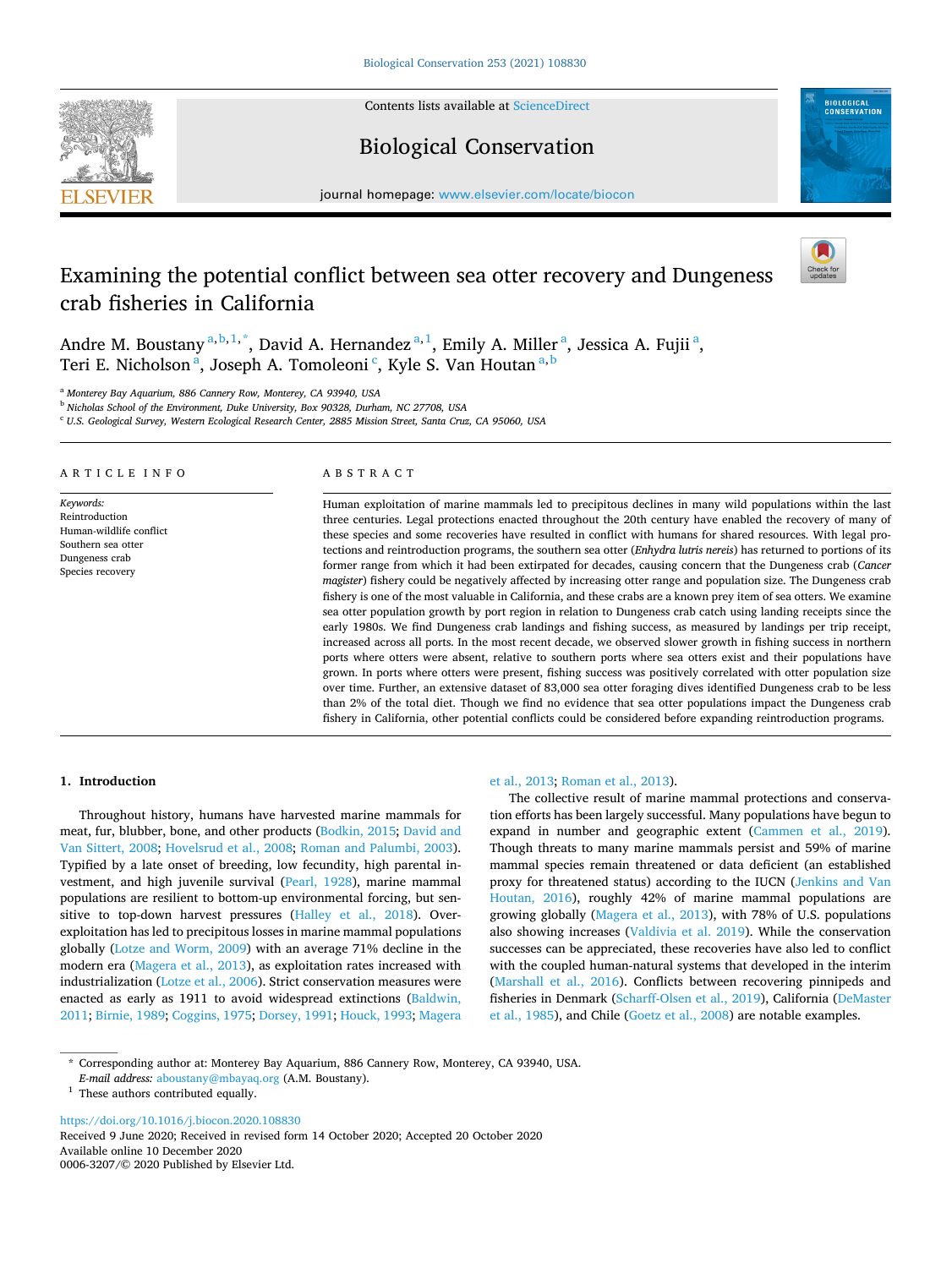<span id="page-1-0"></span>The sea otter (*Enhydra lutris*) is another marine mammal whose recovery may present conflicts with human interests. With a historical North American distribution from Alaska to Baja California, the species was hunted to near extinction during the fur trade until the International Fur Treaty banned harvests ([Kenyon, 1969\)](#page-6-0). The southern subspecies (*E. lutris nereis*) was thought to be extirpated from California until a small population of 50–100 individuals was located off of Point Sur in 1915 ([Bryant, 1915;Kittinger et al., 2015\)](#page-6-0). Since then, the population gradually recovered to over 3000 individuals in 2018 ([Hatfield et al.,](#page-6-0)  [2018\)](#page-6-0), with reintroduction programs aiding this growth in the last quarter of the twentieth century ([Mayer et al., 2019](#page-7-0)). Range expansion and population growth since 1938 has led to the reestablishment of food web interactions in ecosystems that have been without sea otters for decades. southern sea otters currently range from the Channel Islands in the south to Half Moon Bay (HMB) in the north and future efforts aim to restore sea otters to ecosystems where they have been absent for over a century ([Hatfield et al., 2018;](#page-6-0) [Mayer et al., 2019](#page-7-0)).

While the growth of the southern sea otter's population and expansion of its geographic range are stated conservation goals, this may impact economically important shellfish fisheries [\(Doroff and DeGange,](#page-6-0)  [1994;](#page-6-0) [Estes et al., 2003](#page-6-0)). As southern sea otter population and range expanded in the first half of the 20th century, otters came into contact with lucrative abalone populations in Southern California, with commercial fishers attributing the decline in abalone populations to the reemergent otters [\(Carswell et al., 2015](#page-6-0)). Whether or not this threat from otters was real (e.g., [Wild and Ames, 1974\)](#page-7-0) the state of California nonetheless managed otters with an aim of limiting overlap with the fishery ([CDFG, 1968](#page-6-0)). This management plan was rendered moot by the passage of the U.S. Marine Mammal Protection Act and the listing of the southern sea otter as "threatened" under the U.S. Endangered Species Act in 1977, which gave priority to preservation over management. Even under a preservation-minded regime, the potential for conflict from real or perceived negative impacts can impede recovery by decreasing public support for further conservation measures ([Roman et al., 2015](#page-7-0)).

One area for potential conflict in California is between increasing sea otter populations and the Dungeness crab (*Cancer magister*) fishery. Dungeness crab supports one of the most valuable fisheries in California, generating an average annual ex-vessel value of \$57 million ([California](#page-6-0)  [Department of Fish and Game, 2011;](#page-6-0) [Sweetnam, 2010\)](#page-7-0). There have been concerns among fishermen that the increasing presence of otters may lead to lower catch rates [\(Johnson, 1982](#page-6-0); [Shirley et al., 1996](#page-7-0)). While sea otters are known to feed on Dungeness crabs ([Newsome et al., 2009\)](#page-7-0), the relative dietary proportion is unknown, and therefore the extent to which this predation might affect Dungeness crab fisheries remains poorly understood. Here, we examine the potential resource conflict between recovering sea otter populations and human extractive use by examining trends in Dungeness crab catch and sea otter population growth since the 1980s.

#### **2. Methods**

#### *2.1. Dungeness catch and effort*

California Department of Fish and Wildlife ("CDFW") provided monthly Dungeness crab landings and receipts for nine port complexes extending from Trinidad to Morro Bay for 1980–2018. Port complexes ("ports", see  $Fig. 1$ ) are statistical areas that summarize landings within their boundaries ([California Department of Fish and Wildlife, 2019\)](#page-6-0). In addition to catch, CDFW provided monthly port offload receipts, generated from individual vessel unloads. Catch and receipt data are both aggregated monthly to maintain fisher confidentiality. The number of receipts shows that a fishing trip took place and catch was offloaded but does not detail fishing effort (e.g., the number of traps, sets, or rebaitings). Therefore, we calculated a measure of fishing success, *ψ*, during each fishing year using:



**Fig. 1.** California Dungeness crab catch show steady growth and no effect from southern sea otters. (A–I) Dungeness catch weighted for effort across nine statistical regions from 1980 to 2018. Solid line is a loess model, shaded area is 95% interval, derived from annual (November–October) values (hollow circles). Summary statistics for each series are labeled. Panels are sorted from north to south with series noted in red being north of the current southern sea otter range, and blue being within. (J) Inset map of the geographical position of ports in California. (K) Frequency distributions for collective summary statistics for ports within and outside the otter range. (For interpretation of the references to color in this figure legend, the reader is referred to the web version of this article.)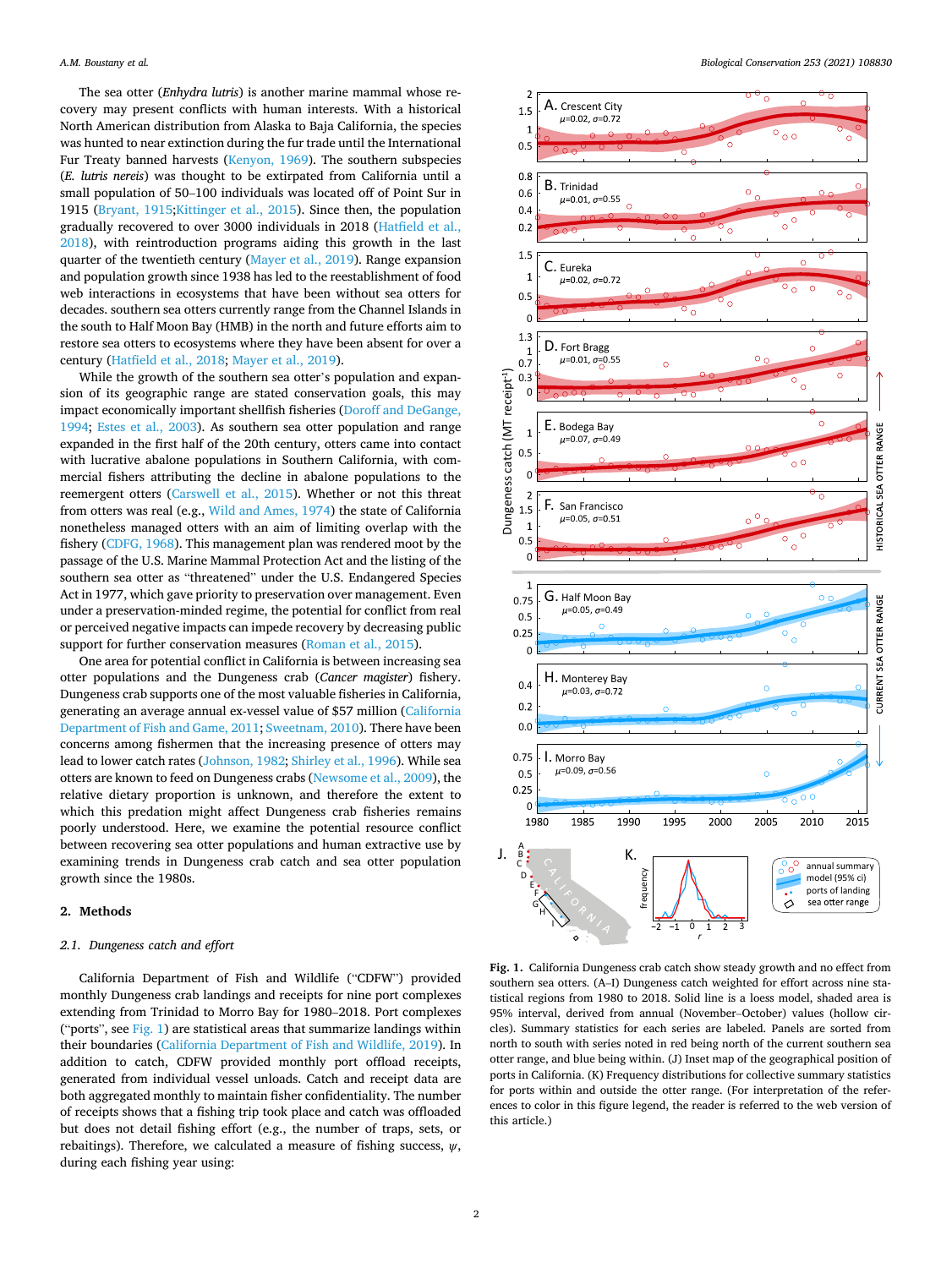$$
\psi = \frac{\sum_{i}^{j} \omega}{\sum_{i}^{j} \varphi}
$$
 (1)

where  $\omega$  is the monthly Dungeness landing mass, and  $\varphi$  is the number of monthly offload receipts, reported over the fishing year November (*i*) through October (*j*). As CDFW reports (C. Juhasz, pers. comm.) the average offload size at peak season is 5.5–9 mt per vessel, we excluded values above 11 mt from our analyses as landings above this size were likely to be spurious.

From the annual values of fishing success, for each port series we calculated the annual intrinsic rate of growth among consecutive years (*r*), the mean over the entire time series ( $\mu$ ) and standard deviation ( $\sigma$ ). To examine whether trends in fishing success differed among ports, we used a one-way analysis of variance ("ANOVA") on the annual growth rate in fishing success for each port. We also examined the distributions of annual intrinsic rates of growth for ports within the range of sea otters (Morro Bay, Monterey, Half Moon Bay) vs. those that were not within the home range of otters (San Francisco, Bodega Bay, Fort Bragg, Eureka, Trinidad, Crescent City). Although Half Moon Bay lies just outside the official range of southern sea otters, crab fishers out of this port are likely to set their gear in areas where otters are present. Since we are mainly interested in overlaps between the fishery and otters and not overlap of ports and otters, we include HMB with the other ports within the range of otters.

Next, we compared the proportion of the statewide Dungeness crab landings that occurred at ports within the range of southern sea otters vs. ports outside the range of otters. Since the Dungeness crab fishery has experienced shifts in the distribution of fishing effort over time, we also calculated the landings per offload receipt coming from ports within the range of otters compared to ports outside. This results in a relative proportion of fishing success within and outside the range of otters and partially corrects for changes in the relative proportion of fishing effort between these two areas. Yearly fishing success was calculated for the three ports within the otter range, then divided by the fishing success for ports outside the range to yield a fishing success ratio inside vs. outside the range of otters.

To examine port deviations from statewide trends in fishing success, we calculated the normalized residual fishing success for each port relative to the statewide trend. This was done by first calculating the trend in fishing success for each port. These port-level values of fishing success were then normalized to a variance of 1 with the first year of the survey, 1985, set to 0. Statewide fishing success was constructed from the normalized yearly mean fishing success across all ports. This ensures that the trend of each port is weighted equally, regardless of the total landings at a given port. Each port's deviation from the normalized statewide trend was calculated to arrive at the residual fishing success for each port.

#### *2.2. Sea otter population densities*

The California Sea Otter Annual Census monitors the abundance and distribution of the southern sea otter as part of the Southern Sea Otter Recovery Plan. This survey has been conducted every spring since 1982 with the exception of 2011. The survey area extends from San Mateo County in the North to the Santa Barbara/Ventura County line in the South ([Hatfield et al., 2018](#page-6-0)). Abundance is the number of otters observed in survey cells that measure 500 m along the shore extending to the 60 m isobath ([Hatfield et al., 2018\)](#page-6-0). At the time of this study, complete survey data were available for the years 1985–2017. Since this survey occurs in the spring, we matched sea otter survey year data to the previous CDFW Dungeness season which includes 10 months of the subsequent calendar year.

## *2.3. Comparing sea otter and Dungeness data*

We explored whether the size of a sea otter population near crab fishing ports influences fishing success. The otter population size at each of the three ports within the otter's range was estimated by assigning otter survey grids to their nearest port and summing all the otters within these port associated grids for a given year. This resulted in 112 km of coastline being assigned to Morro Bay, 187 km to Monterey Bay, and 75 km to Half Moon Bay. The total annual census of otters assigned to each of these ports was then compared to the annual fishing success for the same port, a linear regression was run through these points, and the slopes tested for significance. We performed a sensitivity analysis by examining how this relationship varied using a series of different buffer sizes (10, 20, 50, 150, 200 km) from each of the three ports.

#### *2.4. Sea otter diet*

To determine the prevalence of Dungeness crab in sea otter diets, we examined diet composition in an intertidal estuary (Elkhorn Slough, 2013–2016) and near-shore ocean ecosystem (Monterey Peninsula, 2007–2012 and 2016–2019) using diet data that were collected from previous projects in collaboration with MBA, USGS and University of California, Santa Cruz. Shore-based observers collected otter feeding data, following individual sea otters on continuous foraging bouts consisting of multiple dives. Observers recorded the size and taxonomic classification of prey items that they obtained during dives. Prey size and counts followed established protocols, and were converted to estimates of biomass using Monte Carlo resampling methods to account for observer bias (see [Tinker et al., 2012\)](#page-7-0). Total biomass consumed for each taxonomic group determined the proportional composition of diet for each geographic area. Crabs were placed in one of three taxonomic classifications: 'Dungeness crab' identified to species, '*Cancridae* crab' which includes all species of cancer crab as well as Dungeness that were not identified to species, and 'other crab', for crabs that were in a family other than *Cancridae* or could not be identified to the family level.

#### **3. Results**

From 1980 to 2018, the trend in Dungeness crab landings and fishing success increased in all statistical areas ([Fig. 1](#page-1-0)A–I). The three most northern ports [\(Fig. 1](#page-1-0)A–C) also showed a flat or decreasing trend after 2010. The northern ports had higher average catches and fishing success than the three southern ports [\(Fig. 1](#page-1-0)G–I), but average rates of increase in crab landings per trip receipt did not differ significantly among ports (ANOVA,  $p = 0.99$ ,  $df = 8$ ). The average year-to-year increase in fishing success varied from 0.01 to 0.09 among ports, and distributions in *μ*  between ports within the otter range and those outside did not differ (*t*test,  $p = 0.195$ ). Trends in fishing success stayed relatively stable at all ports from 1980 to 2000 and then increased. The four ports at the northern extent of the range showed the lowest mean annual rates of increase (0.01–0.02). A density function of all annual rates of growth for ports within and outside the otter range [\(Fig. 1](#page-1-0)K) showed a high degree of overlap, suggesting similar growth rates in fishing success between these two groups. When normalizing fishing success across ports and comparing to the statewide trend, there were no general trends over the entire time series, but there were periods when certain ports trended above or below the mean (Fig. S1). Since 2013, Bodega Bay, San Francisco, Half Moon Bay and Monterey Bay trended above the statewide mean. The five southernmost ports tended to show a positive deviation from the mean in the most recent years, but overall most ports closely followed the statewide pattern in increases of fishing success over time (Fig. S1).

While ports within the otter range had lower catch and fishing success than the more northerly ports, these ratios changed over time with the southern ports constituting an increasing proportion of the catch and showing a faster growth in fishing success over the time series [\(Fig. 2](#page-3-0)).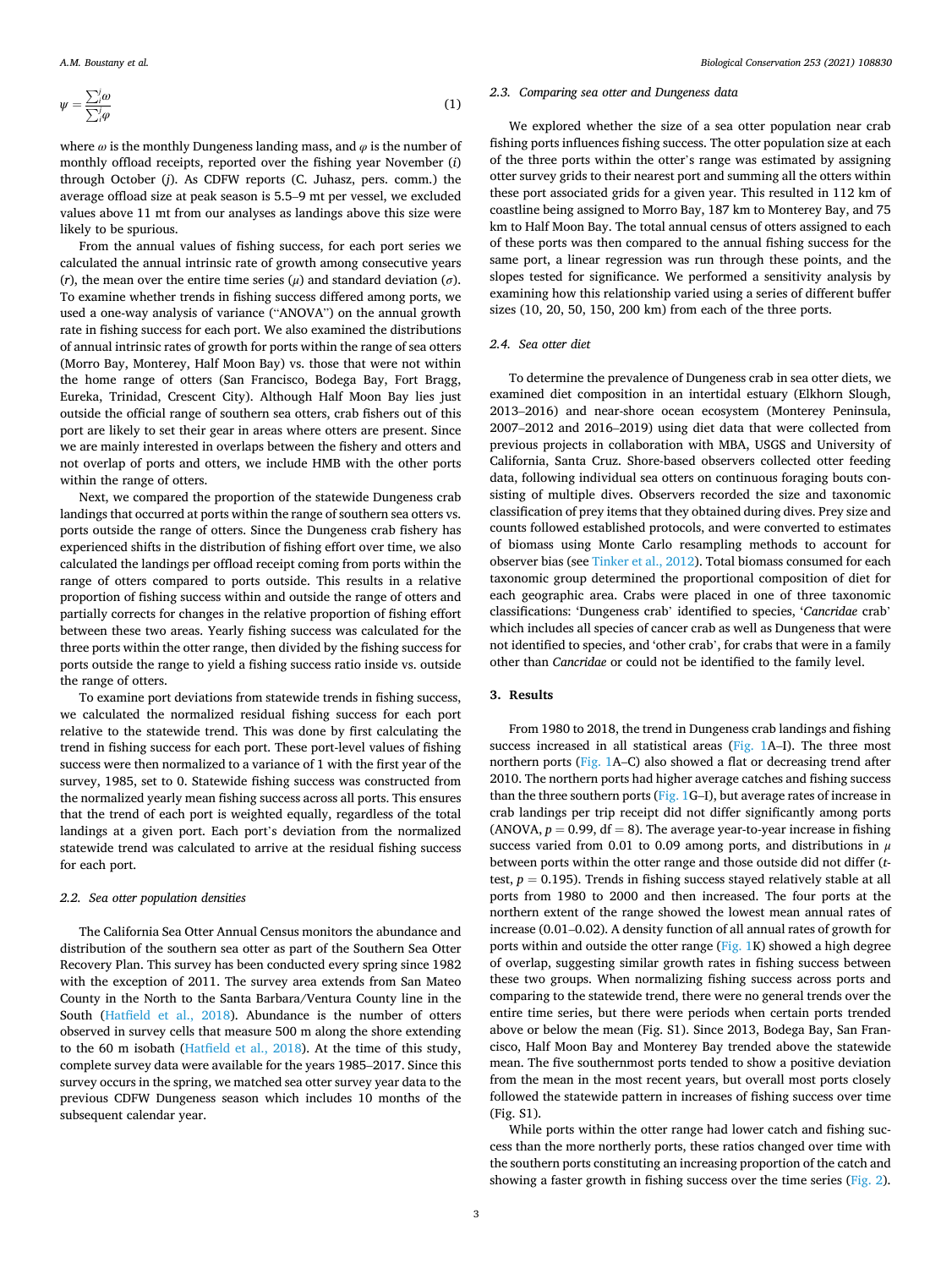<span id="page-3-0"></span>

**Fig. 2.** The absolute and relative significance of Dungeness landings in the sea otter range increase over time. (A) Proportion of California statewide catch of Dungeness crab occurring within the southern sea otter geographic range increased from 1 to 11% during the study. (B) The ratio of Dungeness landings per offload receipt compared collectively for ports within the otter range vs. outside increased from 27 to 63% during the study. The solid line is a loess model, shaded area the 95% interval, and filled circles are annual means between groups of ports.

The annual number of receipts declined in the three northernmost ports (Crescent City, Trinidad, and Eureka), was fairly stable in Fort Bragg and Bodega Bay, and increased in the southernmost ports (San Francisco, Half Moon Bay, Monterey Bay, and Morro Bay), indicating a southern shift in overall fishing effort (results not shown). Partially as a result of southward shifts in fishing effort, the proportion of statewide landings coming from the southernmost ports, within the otter range, increased from approximately 0.7% in 1980 to over 11.4% in recent years (Fig. 2A). However, shifts in effort were not the only reason for an increasing statewide proportion of catch within the otter range, as landings per trip receipt also increased more within the otter range than outside (Fig. 2B). The three southernmost ports observed landings per receipt of 27.5% of those in the more northern ports at the beginning of the time series, and closer to 62.8% of the northern ports by the end of the time series.

At ports within the otter range, we found a positive correlation between the size of the otter population and the port's fishing success over time ([Fig. 3\)](#page-4-0). All three ports saw a significantly positive slope when regressing otter population size vs. landings per receipt over the entire time series. The positive correlation mostly remains when different buffer sizes (10–200 km) were used (Fig. S2), suggesting this effect is not an artifact of buffer size. The exception to the trend occurred when using a buffer radius of 10–50 km at Half Moon Bay, or 10–20 km at Morro Bay. These buffer sizes showed varying trends, but none of these slopes was significantly different from zero (Fig. S2). All significant slopes across ports and buffer size were positive.

Sea otters in Elkhorn Slough and the greater Monterey Bay area have been observed eating Dungeness crab, although this food item was a relatively minor portion of the overall diet ([Fig. 4\)](#page-4-0). Observers recorded prey items from a total of 26,154 dives from 1069 foraging bouts of 28 sea otters in Elkhorn Slough, and 57,186 dives from 2572 foraging bouts of 117 sea otters along the Monterey Peninsula. In Elkhorn Slough, 0.007% of the biomass consumed was Dungeness crabs and a further 15.6% of the biomass was 'Cancridae crab' or 'other crab', an umbrella category of unidentified crabs, which may contain Dungeness. In the greater Monterey Bay area, 1.6% of the biomass consumed by sea otters was identified as Dungeness crab, with total proportion of crab biomass in otter diet of 30.7% [\(Fig. 4](#page-4-0)).

## **4. Discussion**

Our results suggest that southern sea otter population growth and range expansion have not had negative effect on landings in the California Dungeness crab fishery in the past 40 years. Landings of Dungeness crab have increased statewide from 1980 into the most recent decade [\(CDFW, 2019\)](#page-6-0). Trends in fishing success (landings per offload receipt) increased at all statistical sampling areas between 1980 and 2018, with the greatest average annual increase occurring in Morro Bay  $(\mu = 0.09)$ , and the lowest increases in Trinidad and Fort Bragg ( $\mu =$ 0.01; [Fig. 1\)](#page-1-0). While the commercial landings of Dungeness only include male crabs above 15.9 cm, and therefore do not sample the entire population, crabs in this size class are mature, sex ratios are believed to be equal, and it is estimated that more than 90% of male crabs in this age class are harvested annually, so availability to the fishery is a useful estimate for trends in adult biomass [\(Dunn and Shanks, 2012;](#page-6-0) [Hankin](#page-6-0)  [et al., 1997](#page-6-0); [Taggart et al., 2004\)](#page-7-0). Although a formal stock assessment has not been completed for Dungeness crab in California it is believed that landings in this fishery mirror overall abundance [\(Methot and](#page-7-0)  [Botsford, 1982](#page-7-0); [Richerson et al., 2020](#page-7-0)). We therefore believe that our calculation of fishing success is a suitable proxy for crab abundance in California waters.

Both theory and data indicate the California-wide increase in Dungeness crab landings may not be related to sea otters, but rather bottom-up oceanographic forcing ([Botsford, 2001](#page-6-0); [Shanks, 2013](#page-7-0); [Shanks and Roegner, 2007\)](#page-7-0). [Shanks and Roegner \(2007\)](#page-7-0) found that timing of the spring transition, the onset of wind-driven upwelling in the California Current, explains 90% of the recruitment variability in megalopae, their final larval stage. Megalopae recruitment subsequently explains over 90% of the variability in commercial Dungeness crab landings 4 years later as larvae reach commercial size. The spring upwelling induces shoreward movement of deeper waters, where the larvae reside, and facilitates greater shoreward larval advection [\(Lynn](#page-6-0)  [et al., 2003;](#page-6-0) [Shanks and Roegner, 2007\)](#page-7-0). While timing of the spring transition may help explain interannual variability in Dungeness crab recruitment, decadal indices may better explain the trends we observe. Recruitment success of Dungeness megalopae is positively correlated with cold phases of the Pacific Decadal Oscillation ("PDO") resulting in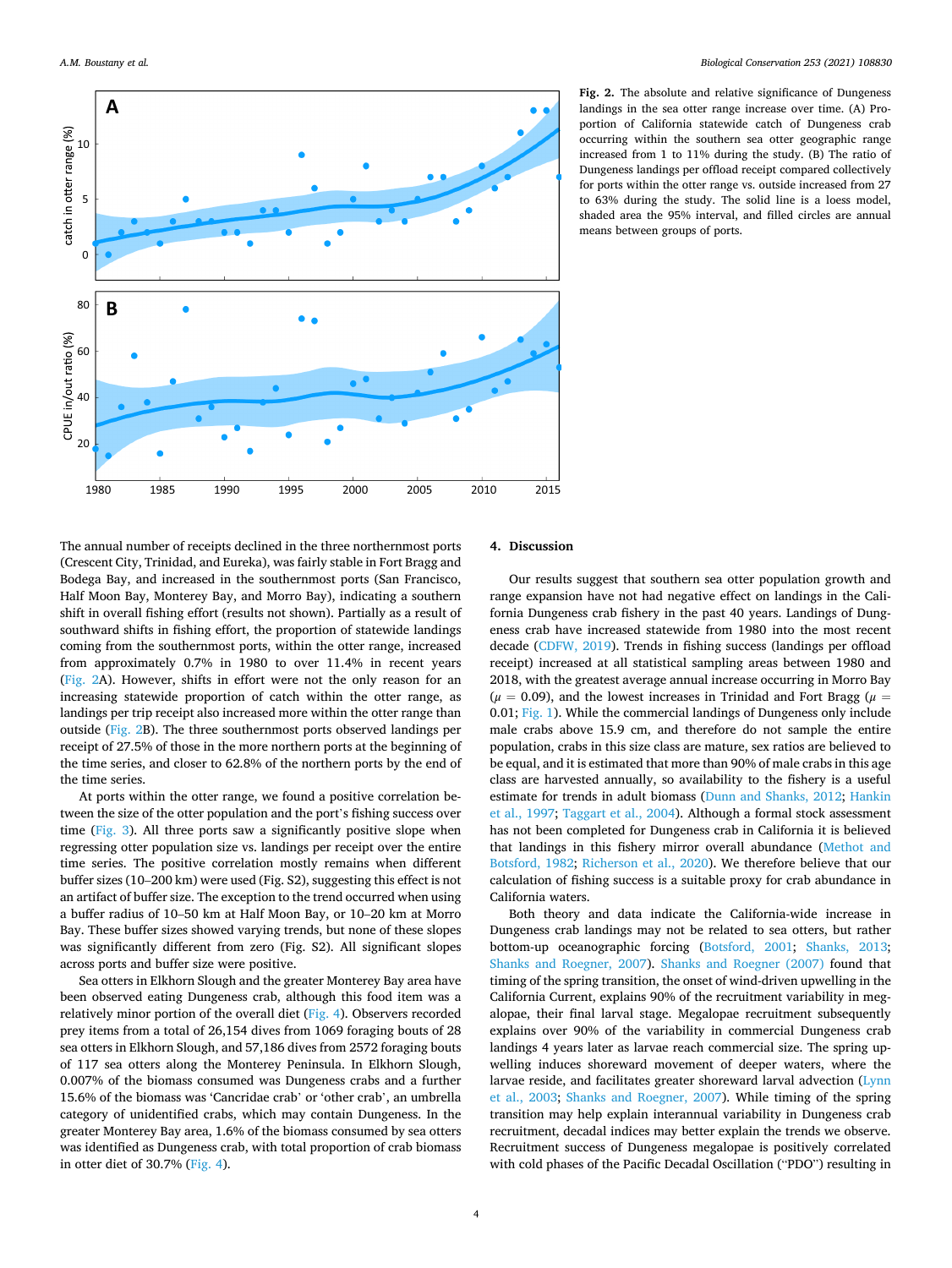<span id="page-4-0"></span>

Fig. 3. Increasing otter abundance is associated with increasing Dungeness crab fishing success. Regression of southern sea otter population size for survey grid cells closest to each of the three statistical ports within the range of otters compared to fishing success (landings per offload receipt). Points represent each of the years from 1980 to 2018, and the line is a linear regression with 95% confidence interval.

increased commercial landings ([Shanks, 2013](#page-7-0)). Relating to our time series, the PDO was in a largely uninterrupted warm phase from the 1970s, shifting to a cold phase around 2000 ([Newman et al., 2016](#page-7-0)). The PDO patterns match our observed trends in Dungeness landings ([Fig. 1\)](#page-1-0) and draw significant theoretical and empirical parallels to North Pacific loggerhead sea turtles (*Carretta carretta*) dynamics. Like Dungeness crab, loggerhead sea turtles have a life history strategy of high fecundity, low parental investment, and low juvenile survival [\(Halley et al., 2018\)](#page-6-0). This means their populations are largely regulated through bottom-up environmental forcing of juvenile recruitment [\(Ascani et al., 2016;](#page-6-0) [Van](#page-7-0)  [Houtan and Halley, 2011\)](#page-7-0) and not top-down forces. Though other environmental factors are influential, both California Dungeness and North Pacific loggerhead population dynamics align with the PDO.

While statewide increases in Dungeness crab landings support the



**Fig. 4.** Dungeness crab comprises less than 2% of the known southern sea otter diet. Relative proportion of observed sea otter diet (reflected in % total biomass) for two distinct ecosystems – the Elkhorn Slough a tidal estuary, and the greater Monterey Bay. Bivalves are the primary prey item in Elkhorn Slough while the diet in Monterey Bay is more diverse and consists of an assortment of crustaceans, mollusks, and echinoderms. In both ecosystems confirmed Dungeness crab is a negligible dietary component. Purple shades denote all crab groups (Decapoda), where all other major prey groups (clams, mussels, urchins, abalone, et al.) are green. (For interpretation of the references to color in this figure legend, the reader is referred to the web version of this article.)

idea of broad-scale, bottom-up drivers of population size, otters may still be exhibiting a detrimental effect on Dungeness crab populations if increases in crab landings and population are moderated in the presence of otters. We examined this possibility through two methods ([Figs. 1](#page-1-0) and S1). The average annual rate of growth (r) in landings was higher at ports within the range of otters (Morro Bay, Monterey, Half Moon Bay) than at other ports (average increase of 0.057 vs. 0.03, respectively). However, these differences were not significant and the distributions of the annual rate of increase between otter and non-otter ports were broadly overlapping ([Fig. 1](#page-1-0)K). These results were echoed in the residual analysis, which allowed for a year-by-year examination of the deviation from the normalized statewide landings. No clear pattern emerged, although statistical areas south of Fort Bragg tended to show positive deviations from the statewide trend in the most recent decade (Fig. S1). Both these findings are supported by results from regional population estimates that found an increase in Dungeness abundance in central California (south of 38.77° latitude, the Mendocino/Sonoma county border) and relatively stable trends in population to the north [\(Richer](#page-7-0)[son et al., 2020](#page-7-0)).

We observe evidence of a trend to a more southern distribution of Dungeness crab in the landings and fishing success data as well. The proportion of statewide catch within the range of otters has increased over the study period ([Fig. 2](#page-3-0)A), and the relative fishing success (landings per trip ticket) within vs. outside the otter range has also increased ([Fig. 2](#page-3-0)B). All these findings indicate a greater increase in local abundance of Dungeness crab within the otter range than outside. Since the current range of southern sea otters is at the southern extent of the range of Dungeness crab, this area may be more sensitive to changes in climate induced forcing on the larval and fishery recruitment of crab as range edges generally see greater changes in relative abundance than do population cores ([Andrewartha and Birch, 1986](#page-6-0); [Bahn et al., 2006](#page-6-0)). As larval recruitment conditions improve along the entire California Current, it is also possible that these improved conditions are being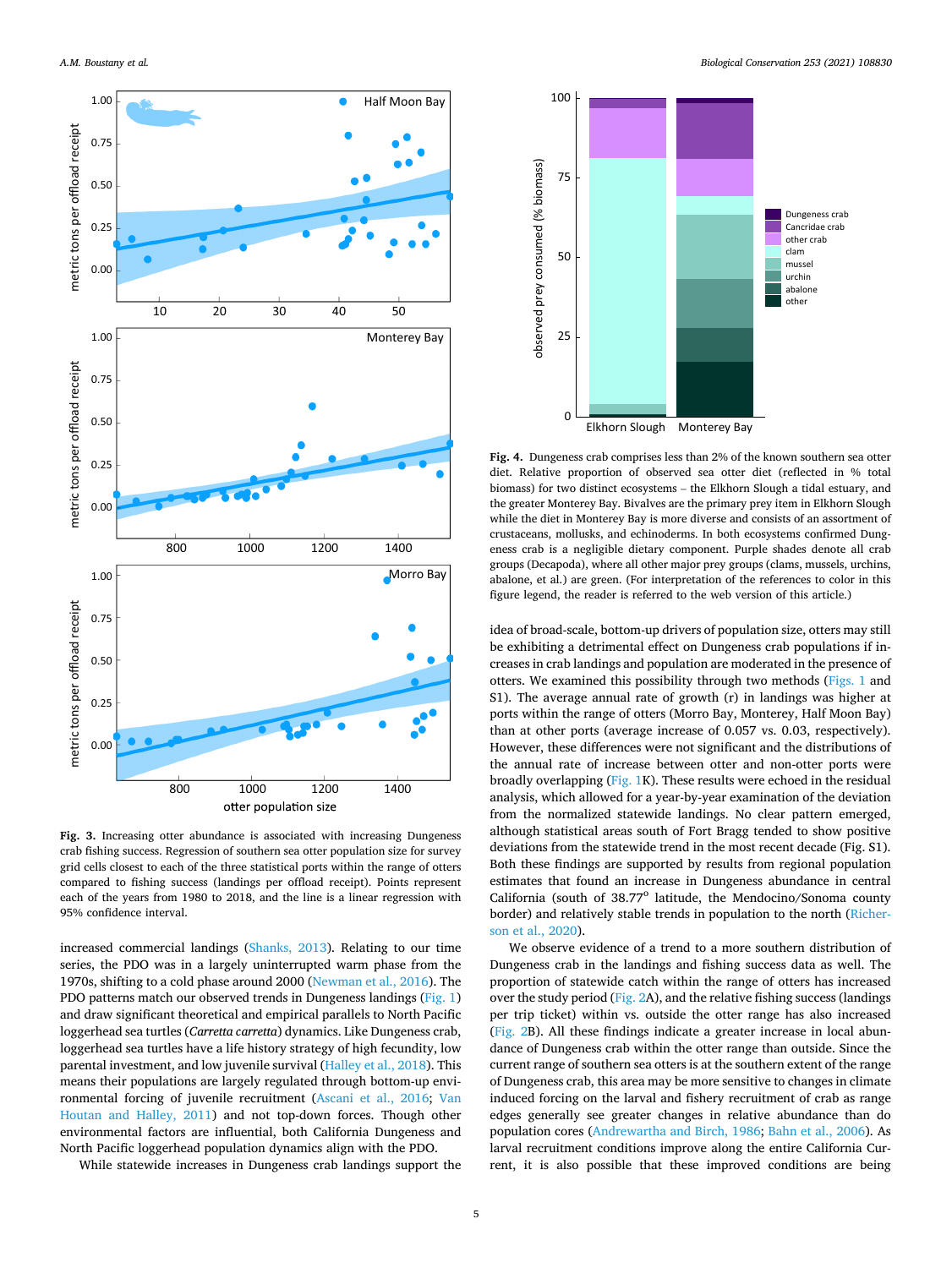hampered by other factors in the northern region. Dungeness crab larvae suffer from increased carapace, pereopod, and mechanoreceptor disso-lution and decreased carapace width from decreasing pH [\(Bednar](#page-6-0)šek [et al., 2020](#page-6-0)) and this effect has been higher north of San Francisco than to the south, which may partially explain a lower rate of crab population growth in the north (Bednaršek et al., 2014).

Increasing otter populations, coupled with increasing Dungeness crab populations, have resulted in a positive correlation between the number of otters and fishing success at ports where otters are present ([Fig. 3\)](#page-4-0). This pattern held across a range of buffer sizes, from 10 km to 200 km, suggesting this relationship was not an artifact of the buffer size used (Fig. S2). In other regions, where it was possible to examine the relationship between landing port and fishing area, landing port correctly predicted catch area 94.4% of the time [\(Richerson et al., 2020](#page-7-0)). While this positive correlation between otter and crab may be unrelated, with a climate induced increase in crab populations and an increase in otter population afforded by legal protection and captive rearing, there remains the possibility that otters could have a net positive effect on Dungeness crab populations. Sea otters are known to be ecosystem engineers, changing their local habitat, including eelgrass and rocky intertidal ecosystems, in a way that may make it more amenable to other species ([Estes and Palmisano, 1974](#page-6-0); [Hughes et al., 2013; Hughes et al.,](#page-6-0)  [2019\)](#page-6-0). Eelgrass estuaries and rocky intertidal systems with productive mollusk beds are two preferred nursery areas by young-of-the-year Dungeness crab in experimental settings ([Fernandez et al., 1993\)](#page-6-0) and estuary nurseries have been shown to provide important contributions to Dungeness crab populations throughout their range [\(Armstrong et al.,](#page-6-0)  [2003; Emmett and Durkin, 1985\)](#page-6-0). While any ecosystem effect of otters on crab populations is currently undescribed, if the ecosystem benefit effects of otter presence outweigh the effects of direct predation by otters, the presence of otters may act to enhance local crab populations.

This study underscores the importance of using historical data exploration to examine potential outcomes of reintroduction activities. Management decisions, however, are most likely to be effective when data-driven using the best available data. Our results do not show that the recovery of the southern sea otter has detrimentally affected the Dungeness crab fishery off California.

While we know of direct predation by southern sea otters on Dungeness crabs, this is a minor component of the diet either within estuaries or outside [\(Fig. 4\)](#page-4-0). In Elkhorn Slough and along the Monterey Peninsula, confirmed Dungeness crab were *<*2% of the total biomass consumed by sea otters ([Fig. 4](#page-4-0)). The total biomass of all crab consumed at Elkhorn Slough and along the Monterey Peninsula was 18.7% and 30.7%, respectively. A percentage of the biomass in the '*Cancridae* crab' and 'other crab' categories were likely Dungeness crabs, but the majority of these were likely rock crab (*Cancer sp.*), as the latter were 10 times more common in scat samples from otters in the Elkhorn Slough region ([Maldini et al., 2010](#page-6-0)). While otter diets may have contained a higher proportion of Dungeness crab in the past, we feel it is still unlikely otters negatively impacted the Dungeness fishery prior to this study as southern sea otter population was even smaller prior to 1980 (*<*1500). Additionally, crab landings in the Central Management Area have historically been low even before the sea otter population began to increase in the 1940s (287–1950 mt from 1915 to 1940; CDFW), suggesting this region has always been marginal Dungeness crab habitat.

While there is no evidence that an increasing southern sea otter population has negatively impacted Dungeness crab populations off California, it is possible that continued growth in population size and range of otters may eventually have an effect. The southern sea otter population has plateaued in recent years [\(Tinker and Hatfield, 2018\)](#page-7-0) and natural range expansion is currently restricted by the distribution of kelp forests due to increased predation on otters in areas with low kelp cover [\(Moxley et al., 2019;](#page-7-0) [Nicholson et al., 2018\)](#page-7-0). Therefore, it seems unlikely to have an impact on Dungeness crab abundance in the near term. In the longer term, we expect otters will continue to have little impact on the Dungeness crab fishery off California since the population

of otters appears to be at or close to carrying capacity within its current range, leaving range expansion as the only means for significantly increasing otter population size [\(Laidre et al., 2001;](#page-6-0) [Mayer et al., 2019](#page-7-0); [Tinker et al., 2008](#page-7-0)). As otters expand their range northward, they will be moving from marginal Dungeness crab habitat, into the core range of Dungeness crab in Northern California to Washington state ([Richerson](#page-7-0)  [et al., 2020\)](#page-7-0). If no measurable effect of otters on crabs was observed in areas of low relative crab abundance, it seems unlikely otters would have a measurable effect in areas with much higher abundance. However, as otters move into more productive Dungeness crab habitat, their diets may shift to take advantage of the more abundant prey, resulting in a detrimental impact on the landings or spatial distribution of Dungeness crab fisheries.

The feeding habits of sea otters make broad shifts in diet choice towards Dungeness crab unlikely even as their range expands. Sea otters concentrate most foraging efforts in depths less than 25 m ([Thometz](#page-7-0)  [et al., 2016\)](#page-7-0) whereas Dungeness crabs can be found up to 250 m deep, suggesting that Dungeness crabs may find refuge from predation within their normal habitat range. Additionally, in areas of low resource abundance, sea otters show increased specialization on a subset of available prey ([Tinker et al., 2008](#page-7-0)). These specializations are transmitted across matrilines, likely vertically from mother to pup [\(Estes](#page-6-0)  [et al., 2003\)](#page-6-0), and require handling skills and potentially tool use specific to a prey species ([Fujii et al., 2017\)](#page-6-0). These learned specializations may slow the transition to alternate prey if resource abundances change. However, even in areas with abundant prey, such as San Nicolas Island, where sea otters initially foraged exclusively on preferred, abundant prey ([Fujii et al., 2017](#page-6-0); [Tinker et al., 2008](#page-7-0)), as otter population increases, predation pressure on any one prey species would plateau, leading to diversification in the overall diet of sea otters and releasing pressure from any single prey species ([Laidre and Jameson, 2006](#page-6-0)).

We should note that our findings only hold for impacts of southern sea otters on Dungeness crab in California and may not be representative of interactions in other regions. There is evidence that sea otters negatively affected the landings and distribution of the Dungeness fishery in Southeast Alaska ([Johnson, 1982\)](#page-6-0). However, crabs make up a larger portion of sea otter diet in some parts of Alaska than in California and may therefore have a greater impact per otter [\(Garshelis et al., 1986](#page-6-0)). In addition, the sea otter population size, density, and trajectory are all much greater in Alaska relative to California. An estimate of otter population size in Alaska was 98,780 among the three populations in 2013 ([USFWS, 2013](#page-7-0)) with observed annual growth rates in some areas reaching 16–20% ([Bodkin et al., 1999;](#page-6-0) [Estes, 1990](#page-6-0)). In addition, densities per length of coastline are much higher in Alaska, partially due to the much more complex coastline which allows for larger otter carrying capacities per unit of alongshore coast [\(Tinker et al., 2019](#page-7-0)). These factors lead to areas of high-density otter populations which may more easily lead to localized depletions of prey. The historic and currently unoccupied range of sea otters in Northern California more closely approximates the coastline of the current range of southern sea otters than it does the Alaska coastline. So, it seems likely eventual carrying capacities of otters per length of coastline will more closely approximate those of Central California than Alaska. As such, we expect sea otters to have little to no impact on the west coast Dungeness crab fisheries as their population and range continues to expand northward.

Supplementary data to this article can be found online at [https://doi.](https://doi.org/10.1016/j.biocon.2020.108830)  [org/10.1016/j.biocon.2020.108830.](https://doi.org/10.1016/j.biocon.2020.108830)

## **Data availability**

Datasets analyzed for this study are included in the data repository at: https://osf.io/ub4xm/.

## **CRediT authorship contribution statement**

KV and AB designed the study. AB, DH, EM, and KV performed the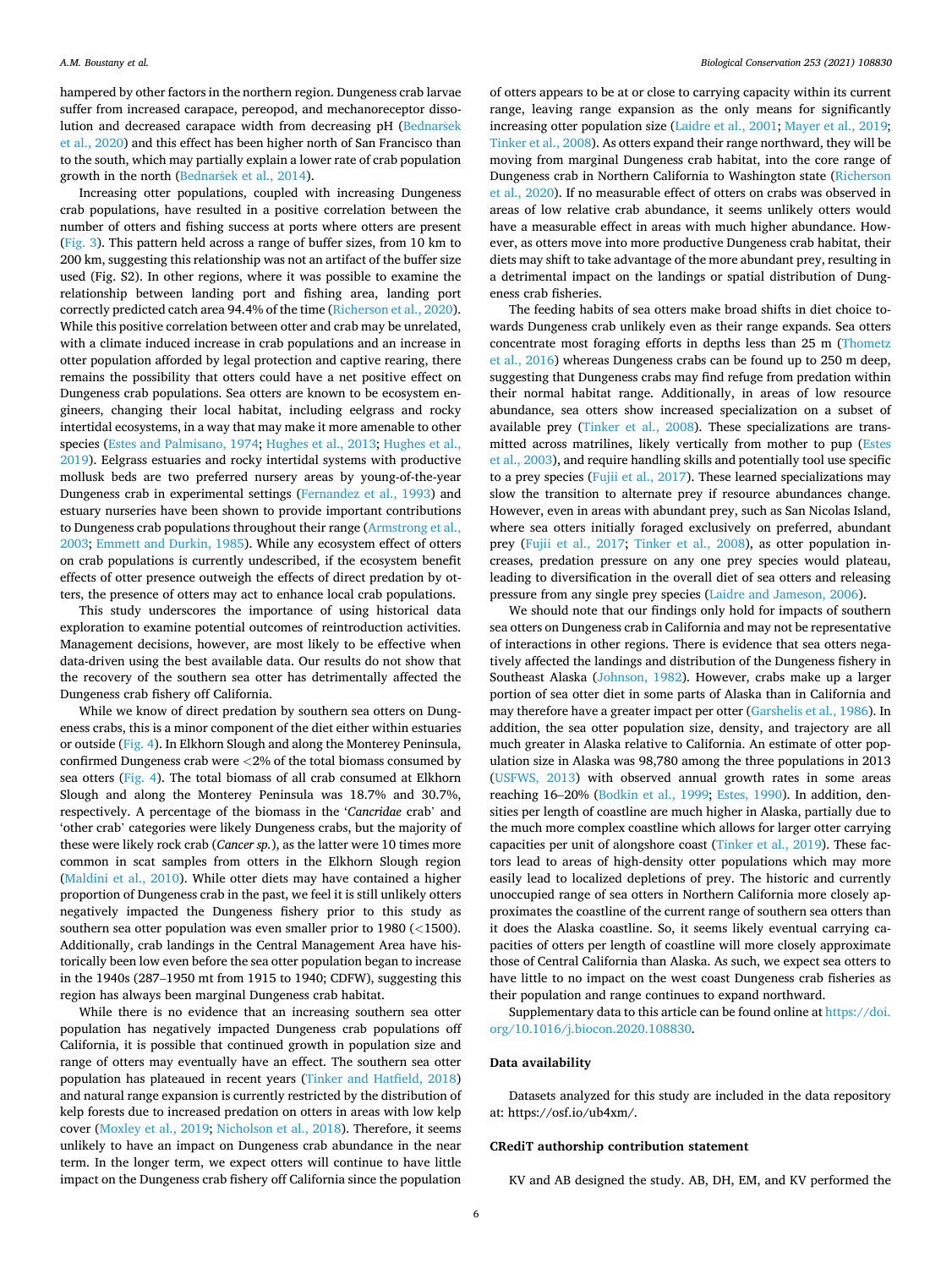<span id="page-6-0"></span>analyses. AB, EM, and KV generated the figures. DH, JF, JT, and TN collected and curated data. AB, EM, and DH wrote the manuscript with contributions from KV. All authors reviewed the manuscript.

#### **Declaration of competing interest**

The authors declare no competing interests.

### *Acknowledgements*

M. Staedler, K. Mayer, and numerous USGS and Monterey Bay Aquarium staff and volunteers provided technical and logistical support. CDFW environmental scientists and dock observers provided Dungeness crab fishery data. L. Carswell provided advice and assisted with permits and A. Copenhaver provided programmatic support. The Moss Landing Harbor District and Elkhorn Slough National Estuarine Research Reserve provided field access. Several anonymous reviewers improved earlier versions of this manuscript.

## *Funding*

This research was supported by generous donor contributions to the Monterey Bay Aquarium.

#### *Ethics statement*

All research activities were authorized by the U.S. Fish and Wildlife Service (permits #MA186914-2 and #MA032027-2).

## **References**

- [Andrewartha, H.G., Birch, L.C., 1986. The Ecological Web: More on the Distribution and](http://refhub.elsevier.com/S0006-3207(20)30888-0/rf0005)  [Abundance of Animals. University of Chicago Press.](http://refhub.elsevier.com/S0006-3207(20)30888-0/rf0005)
- [Armstrong, D.P., Rooper, C., Gunderson, D., 2003. Estuarine production of juvenile](http://refhub.elsevier.com/S0006-3207(20)30888-0/rf0010) [Dungeness crab \(Cancer magister\) and contribution to the Oregon-Washington](http://refhub.elsevier.com/S0006-3207(20)30888-0/rf0010)  [coastal fishery. Estuaries 26, 1174](http://refhub.elsevier.com/S0006-3207(20)30888-0/rf0010)–1188.
- [Ascani, F., Van Houtan, K.S., Di Lorenzo, E., Polovina, J.J., Jones, T.T., 2016. Juvenile](http://refhub.elsevier.com/S0006-3207(20)30888-0/rf0015)  [recruitment in loggerhead sea turtles linked to decadal changes in ocean circulation.](http://refhub.elsevier.com/S0006-3207(20)30888-0/rf0015)  [Glob. Chang. Biol. 22, 3529](http://refhub.elsevier.com/S0006-3207(20)30888-0/rf0015)–3538.
- Bahn, V., O'[Connor, R.J., Krohn, W.B., 2006. Effect of dispersal at range edges on the](http://refhub.elsevier.com/S0006-3207(20)30888-0/rf0020) [structure of species ranges. Oikos 115, 89](http://refhub.elsevier.com/S0006-3207(20)30888-0/rf0020)–96.
- [Baldwin, E.A., 2011. Twenty-five years under the Convention of Migratory Species:](http://refhub.elsevier.com/S0006-3207(20)30888-0/rf0025)  [migration conservation lessons from Europe. Environmental Law 41, 535](http://refhub.elsevier.com/S0006-3207(20)30888-0/rf0025).
- Bednaršek, N., Feely, R., Reum, J., Peterson, B., Menkel, J., Alin, S., Hales, B., 2014. [Limacina helicina shell dissolution as an indicator of declining habitat suitability](http://refhub.elsevier.com/S0006-3207(20)30888-0/rf0030)  [owing to ocean acidification in the California Current Ecosystem. Proc. R. Soc. B](http://refhub.elsevier.com/S0006-3207(20)30888-0/rf0030) [Biol. Sci. 281, 20140123](http://refhub.elsevier.com/S0006-3207(20)30888-0/rf0030).
- Bednaršek, N., Feely, R.A., Beck, M.W., Alin, S.R., Siedlecki, S.A., Calosi, P., Norton, E.L., Saenger, C., Štrus, J., Greeley, D., 2020. Exoskeleton dissolution with [mechanoreceptor damage in larval Dungeness crab related to severity of present-day](http://refhub.elsevier.com/S0006-3207(20)30888-0/rf0035)  [ocean acidification vertical gradients. Sci. Total Environ. 716, 136610.](http://refhub.elsevier.com/S0006-3207(20)30888-0/rf0035)
- [Birnie, P., 1989. International legal issues in the management and protection of the](http://refhub.elsevier.com/S0006-3207(20)30888-0/rf0040) [whale: a review of four decades of experience. Nat. Resour. J. 29, 903.](http://refhub.elsevier.com/S0006-3207(20)30888-0/rf0040)
- [Bodkin, J., 2015. Historic and contemporary status of sea otters in the North Pacific. In:](http://refhub.elsevier.com/S0006-3207(20)30888-0/rf0045)  [Sea Otter Conservation. Academic Press, pp. 43](http://refhub.elsevier.com/S0006-3207(20)30888-0/rf0045)–61.
- [Bodkin, J.L., Ballachey, B.E., Cronin, M.A., Scribner, K., 1999. Population demographics](http://refhub.elsevier.com/S0006-3207(20)30888-0/rf0050)  [and genetic diversity in remnant and translocated populations of sea otters. Conserv.](http://refhub.elsevier.com/S0006-3207(20)30888-0/rf0050)  [Biol. 13, 1378](http://refhub.elsevier.com/S0006-3207(20)30888-0/rf0050)–1385.
- [Botsford, L.W., 2001. Physical influences on recruitment to California Current](http://refhub.elsevier.com/S0006-3207(20)30888-0/rf0055) [invertebrate populations on multiple scales. ICES J. Mar. Sci. 58, 1081](http://refhub.elsevier.com/S0006-3207(20)30888-0/rf0055)–1091.

[Bryant, H.C., 1915. Sea otters near Point Sur. California Department of Fish and Game](http://refhub.elsevier.com/S0006-3207(20)30888-0/optuzjf4CmcCE) [Bull 134](http://refhub.elsevier.com/S0006-3207(20)30888-0/optuzjf4CmcCE)–135.

- California Department of Fish and Game, 1968. Report on the Sea Otter, Abalone and Kelp Resources in San Luis Obispo and Monterey Counties and Proposals for Reducing the Conflict between the Commercial Abalone Industry and the Sea Otter. Requested by Senate Concurrent Resolution 74 in the 1967 Legislative Session. 72 pp.1 appendices.
- [California Department of Fish and Game, 2011. Review of selected California fisheries for](http://refhub.elsevier.com/S0006-3207(20)30888-0/rf0135)  [2010: coastal pelagic finfish, market squid, ocean salmon, groundfish, highly](http://refhub.elsevier.com/S0006-3207(20)30888-0/rf0135) [migratory species, dungeness crab, spiny lobster, spot prawn, Kellet](http://refhub.elsevier.com/S0006-3207(20)30888-0/rf0135)'s whelk, and [white seabass. In: Sweetnam, D. \(Ed.\), Fisheries Review, CalCOFI Rep. California](http://refhub.elsevier.com/S0006-3207(20)30888-0/rf0135)  [Department of Fish and Game: Marine Region, La Jolla, CA, pp. 13](http://refhub.elsevier.com/S0006-3207(20)30888-0/rf0135)–35.
- [California Department of Fish and Wildlife, 2019. Final California Commercial Landings.](http://refhub.elsevier.com/S0006-3207(20)30888-0/rf0070)  [California Department of Fish and Wildlife](http://refhub.elsevier.com/S0006-3207(20)30888-0/rf0070).
- [Cammen, K., Rasher, D., Steneck, R., 2019. Predator recovery, shifting baselines, and the](http://refhub.elsevier.com/S0006-3207(20)30888-0/rf0060)  [adaptive management challenges they create. Ecosphere 10, e02579](http://refhub.elsevier.com/S0006-3207(20)30888-0/rf0060).
- [Carswell, L.P., Speckman, S.G., Gill, V.A., 2015. Shellfish fishery conflicts and](http://refhub.elsevier.com/S0006-3207(20)30888-0/rf0065) [perceptions of sea otters in California and Alaska. In: Sea Otter Conservation.](http://refhub.elsevier.com/S0006-3207(20)30888-0/rf0065)  [Elsevier, pp. 333](http://refhub.elsevier.com/S0006-3207(20)30888-0/rf0065)–368.
- [Coggins, G., 1975. Legal protection for marine mammals: an overview of innovative](http://refhub.elsevier.com/S0006-3207(20)30888-0/rf0075) [resource conservation legislation. Environmental Law 6.](http://refhub.elsevier.com/S0006-3207(20)30888-0/rf0075)
- [David, J., Van Sittert, L., 2008. A reconstruction of the cape \(South African\) fur seal](http://refhub.elsevier.com/S0006-3207(20)30888-0/rf0080)  harvest 1653–[1899 and a comparsion with the 20th-century harvest. S. Afr. J. Sci.](http://refhub.elsevier.com/S0006-3207(20)30888-0/rf0080) [104, 107](http://refhub.elsevier.com/S0006-3207(20)30888-0/rf0080)–110.
- [DeMaster, D., Miller, D., Henderson, J., Coe, J., 1985. Conflicts between marine](http://refhub.elsevier.com/S0006-3207(20)30888-0/rf0085) [mammals and fisheries off the coast of California. In: Beddington, J., Veverton, R.,](http://refhub.elsevier.com/S0006-3207(20)30888-0/rf0085)  [Lavigne, D. \(Eds.\), Marine Mammals and Fisheries. George Allen and Unwin,](http://refhub.elsevier.com/S0006-3207(20)30888-0/rf0085) [London, pp. 111](http://refhub.elsevier.com/S0006-3207(20)30888-0/rf0085)–118.
- [Doroff, A.M., DeGange, A.R., 1994. Sea otter, Enhydra lutris, prey composition and](http://refhub.elsevier.com/S0006-3207(20)30888-0/rf0090)  [foraging success in the northern Kodiak Archipelago. Fish. Bull. 92, 704](http://refhub.elsevier.com/S0006-3207(20)30888-0/rf0090)–710.
- [Dorsey, K., 1991. Putting a ceiling on sealing: conservation and cooperation in the](http://refhub.elsevier.com/S0006-3207(20)30888-0/rf0095)  international arena, 1909–[1911. Environ. Hist. Rev. 15, 27](http://refhub.elsevier.com/S0006-3207(20)30888-0/rf0095)–45.
- [Dunn, P.H., Shanks, A.L., 2012. Mating success of female Dungeness crabs \(Cancer](http://refhub.elsevier.com/S0006-3207(20)30888-0/rf0100)  [magister\) in Oregon coastal waters. J. Shellfish Res. 31, 835](http://refhub.elsevier.com/S0006-3207(20)30888-0/rf0100)–839.
- [Emmett, R.L., Durkin, J.T., 1985. The Columbia River Estuary: an important nursery for](http://refhub.elsevier.com/S0006-3207(20)30888-0/rf0105)  [Dungeness crabs, Cancer magister. Mar. Fish. Rev. 47, 21](http://refhub.elsevier.com/S0006-3207(20)30888-0/rf0105)–25.
- [Estes, J.A., 1990. Growth and equilibrium in sea otter populations. J. Anim. Ecol.](http://refhub.elsevier.com/S0006-3207(20)30888-0/rf0110) 385–[401](http://refhub.elsevier.com/S0006-3207(20)30888-0/rf0110).
- [Estes, J.A., Palmisano, J.F., 1974. Sea otters: their role in structuring nearshore](http://refhub.elsevier.com/S0006-3207(20)30888-0/rf0115)  [communities. Science 185, 1058](http://refhub.elsevier.com/S0006-3207(20)30888-0/rf0115)–1060.
- [Estes, J.A., Riedman, M.L., Staedler, M.M., Tinker, M.T., Lyon, B.E., 2003. Individual](http://refhub.elsevier.com/S0006-3207(20)30888-0/rf0120)  [variation in prey selection by sea otters: patterns, causes and implications. J. Anim.](http://refhub.elsevier.com/S0006-3207(20)30888-0/rf0120)  [Ecol. 72, 144](http://refhub.elsevier.com/S0006-3207(20)30888-0/rf0120)–155.
- [Fernandez, M., Iribarne, O., Armstrong, D., 1993. Habitat selection by young-of-the-year](http://refhub.elsevier.com/S0006-3207(20)30888-0/rf0125)  [Dungeness crab Cancer magister and predation risk in intertidal habitats. Mar. Ecol.](http://refhub.elsevier.com/S0006-3207(20)30888-0/rf0125)  [Prog. Ser. 92, 171](http://refhub.elsevier.com/S0006-3207(20)30888-0/rf0125)–177.
- [Fujii, J., Ralls, K., Tinker, M.T., 2017. Food abundance, prey morphology, and diet](http://refhub.elsevier.com/S0006-3207(20)30888-0/rf0130)  [specialization influence indivdiual sea otter tool use. Behav. Ecol. 28, 1206](http://refhub.elsevier.com/S0006-3207(20)30888-0/rf0130)–1216.
- [Garshelis, D.L., Garshelis, J.A., Kimker, A.T., 1986. Sea otter time budgets and prey](http://refhub.elsevier.com/S0006-3207(20)30888-0/rf0140)  [relationships in Alaska. J. Wildl. Manag. 50, 637](http://refhub.elsevier.com/S0006-3207(20)30888-0/rf0140)–647.
- [Goetz, S., Wolff, M., Stotz, W., Villegas, M., 2008. Interactions between the South](http://refhub.elsevier.com/S0006-3207(20)30888-0/rf0145) [American sea lion \(Otaria flavescens\) and the artisanal fishery off Coquimbo,](http://refhub.elsevier.com/S0006-3207(20)30888-0/rf0145) [northern Chile. ICES J. Mar. Sci. 65, 1739](http://refhub.elsevier.com/S0006-3207(20)30888-0/rf0145)–1746.
- [Halley, J.M., Van Houtan, K.S., Mantua, N., 2018. How survival curves affect](http://refhub.elsevier.com/S0006-3207(20)30888-0/rf0150)  populations' [vulnerability to climate change. PLoS One 13 \(9\), e0203124](http://refhub.elsevier.com/S0006-3207(20)30888-0/rf0150).
- [Hankin, D.G., Butler, T.H., Wild, P.W., Xue, Q.-L., 1997. Does intense fishing on males](http://refhub.elsevier.com/S0006-3207(20)30888-0/rf0155) [impair mating success of female Dungeness crabs. Can. J. Fish. Aquat. Sci. 54,](http://refhub.elsevier.com/S0006-3207(20)30888-0/rf0155) 655–[669](http://refhub.elsevier.com/S0006-3207(20)30888-0/rf0155).
- [Hatfield, B.B., Yee, J.L., Kenner, M.C., Tomoleoni, J.A., 2018. California sea otter](http://refhub.elsevier.com/S0006-3207(20)30888-0/rf0160) (*Enhydra lutris nereis*[\) census results, spring 2019. In: Data Series. U.S. Geological](http://refhub.elsevier.com/S0006-3207(20)30888-0/rf0160) [Survey Western Ecological Research Center, Reston, VA, p. 20](http://refhub.elsevier.com/S0006-3207(20)30888-0/rf0160).
- [Houck, O., 1993. The Endangered Species Act and its implementation by the US](http://refhub.elsevier.com/S0006-3207(20)30888-0/rf0165) [Departments of Interior and Commerce. University of Colorado Law Review 64, 277.](http://refhub.elsevier.com/S0006-3207(20)30888-0/rf0165) [Hovelsrud, G., McKenna, M., Huntington, H., 2008. Marine mammal harvests and other](http://refhub.elsevier.com/S0006-3207(20)30888-0/rf0170)
- [interactions with humans. Ecol. Appl. 18, S135](http://refhub.elsevier.com/S0006-3207(20)30888-0/rf0170)–S147. [Hughes, B.B., Eby, R., Van Dyke, E., Tinker, M.T., Marks, C.I., Johnson, K.S., Wasson, K.,](http://refhub.elsevier.com/S0006-3207(20)30888-0/rf0175)
- [2013. Recovery of a top predator mediates negative eutrophic effects on seagrass.](http://refhub.elsevier.com/S0006-3207(20)30888-0/rf0175) [Proc. Natl. Acad. Sci. U. S. A. 110, 15313](http://refhub.elsevier.com/S0006-3207(20)30888-0/rf0175)–15318.
- [Hughes, B.B., Wasson, K., Tinker, M.T., Williams, S.L., Carswell, L.P., Boyer, K.E.,](http://refhub.elsevier.com/S0006-3207(20)30888-0/rf0180)  [Beck, M.W., Eby, R., Scoles, R., Staedler, M., 2019. Species recovery and](http://refhub.elsevier.com/S0006-3207(20)30888-0/rf0180) [recolonization of past habitats: lessons for science and conservation from sea otters](http://refhub.elsevier.com/S0006-3207(20)30888-0/rf0180)  [in estuaries. PeerJ 7, e8100.](http://refhub.elsevier.com/S0006-3207(20)30888-0/rf0180)
- [Jenkins, C.N., Van Houtan, K.S., 2016. Global and regional priorities for marine](http://refhub.elsevier.com/S0006-3207(20)30888-0/rf0185) [biodiversity protection. Biol. Conserv. 204, 333](http://refhub.elsevier.com/S0006-3207(20)30888-0/rf0185)–339.
- [Johnson, A., 1982. Status of Alaska sea otter populations and developing conflicts with](http://refhub.elsevier.com/S0006-3207(20)30888-0/rf0190)  [fisheries. In: Sabol, K. \(Ed.\), Transactions of the Forty-seventh North American](http://refhub.elsevier.com/S0006-3207(20)30888-0/rf0190)  [Wildlife and Natural Resources Conference. Washington, DC, pp. 293](http://refhub.elsevier.com/S0006-3207(20)30888-0/rf0190)–299.
- [Kenyon, K., 1969. The sea otter in the Eastern Pacific Ocean. In: North American Fauna.](http://refhub.elsevier.com/S0006-3207(20)30888-0/rf0195)  [Bureau of Sport Fisheries and Wildlife, US Fish and Wildlife Service, Washington,](http://refhub.elsevier.com/S0006-3207(20)30888-0/rf0195)  [DC, pp. 1](http://refhub.elsevier.com/S0006-3207(20)30888-0/rf0195)–352.
- [Kittinger, J.N., McClenachan, L., Gedan, K.B., Blight, L.K., 2015. Marine Historical](http://refhub.elsevier.com/S0006-3207(20)30888-0/rf0200) [Ecology in Conservation: Applying the Past to Manage for the Future. Univ of](http://refhub.elsevier.com/S0006-3207(20)30888-0/rf0200)  [California Press.](http://refhub.elsevier.com/S0006-3207(20)30888-0/rf0200)
- [Laidre, K.L., Jameson, R.J., 2006. Foraging patterns and prey selection in an increasing](http://refhub.elsevier.com/S0006-3207(20)30888-0/rf0205)  [and expanding sea otter population. J. Mammal. 87, 799](http://refhub.elsevier.com/S0006-3207(20)30888-0/rf0205)–807.
- [Laidre, K.L., Jameson, R.J., Demaster, D.P., 2001. An estimation of carrying capacity for](http://refhub.elsevier.com/S0006-3207(20)30888-0/rf0210)  [sea otters along the California coast. Marine Mammal Science 17, 294](http://refhub.elsevier.com/S0006-3207(20)30888-0/rf0210)–309.
- [Lotze, H.K., Worm, B., 2009. Historical baselines for large marine mammals. Trends Ecol.](http://refhub.elsevier.com/S0006-3207(20)30888-0/rf0215)  [Evol. 24, 254](http://refhub.elsevier.com/S0006-3207(20)30888-0/rf0215)–262.
- [Lotze, H.K., Lenihan, H.S., Bourque, B.J., Bradbury, R.H., Cooke, R.G., Kay, M.C.,](http://refhub.elsevier.com/S0006-3207(20)30888-0/rf0220) [Kidwell, S.M., Kirby, M.X., Peterson, C.H., Jackson, J.B., 2006. Depletion,](http://refhub.elsevier.com/S0006-3207(20)30888-0/rf0220) [degradation, and recovery potential of estuaries and coastal seas. Science 312,](http://refhub.elsevier.com/S0006-3207(20)30888-0/rf0220)  [1806](http://refhub.elsevier.com/S0006-3207(20)30888-0/rf0220)–1809.
- [Lynn, R.J., Bograd, S.J., Chereskin, T.K., Huyer, A., 2003. Seasonal renewal of the](http://refhub.elsevier.com/S0006-3207(20)30888-0/rf0225)  [California Current: the spring transition off California. J. Geophys. Res. Oceans 108.](http://refhub.elsevier.com/S0006-3207(20)30888-0/rf0225)
- [Magera, A.M., Mills Flemming, J.E., Kaschner, K., Christensen, L.B., Lotze, H.K., 2013.](http://refhub.elsevier.com/S0006-3207(20)30888-0/rf0230) [Recovery trends in marine mammal populations. PLoS One 8, e77908.](http://refhub.elsevier.com/S0006-3207(20)30888-0/rf0230)
- [Maldini, D., Ward, C., Cecchetti, A., Riggin, J., 2010. Southern sea otter diet in a soft](http://refhub.elsevier.com/S0006-3207(20)30888-0/rf0235)  [sediment community. Journal of Marine Animals and Their Ecology 3, 27](http://refhub.elsevier.com/S0006-3207(20)30888-0/rf0235)–36.
- [Marshall, K.N., Stier, A.C., Samhouri, J.F., Kelly, R.P., Ward, E.J., 2016. Conservation](http://refhub.elsevier.com/S0006-3207(20)30888-0/rf0240) [challenges of predator recovery. Conserv. Lett. 9, 70](http://refhub.elsevier.com/S0006-3207(20)30888-0/rf0240)–78.